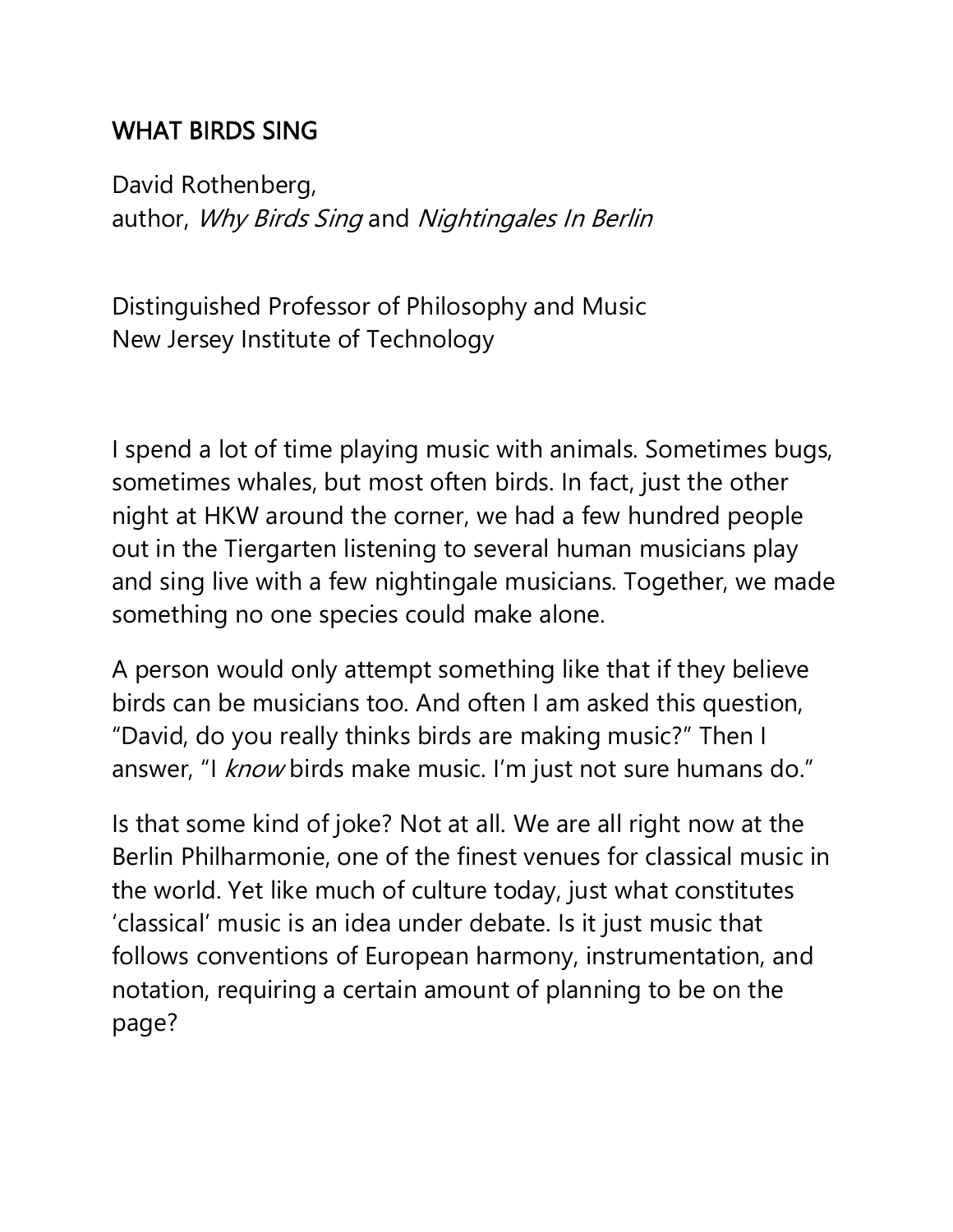Of course we have wrung our hands around such questions for far too long. And yet we do recognize that some pieces of music, and some composers, have 'stood the test of time,' that is, they are appreciated and valued over many centuries since they wrote their music, many generations after the constraints of their worldviews have irrevocably changed. Often it is the *music* of a past era that seems the most contemporary thing that has survived from that era, since our musicians today can resuscitate that music and make it seem uniquely alive, so that the classical, from long ago, becomes resplendent right now, luminous in the present moment.

The ancient melodies and harmonies remain relevant to us today, because our love of them has been accepted by our culture even as we have evolved.

But think about it, what we call classical music is really just a few hundred years old at most. A blip in time even in human evolution, not to speak of all those other creatures and cultures out there.

What kind of music has been around for not hundreds but millions of years? The songs of birds. This is the most classical music in our midst, the melodies that have stood the test of a lot more time than Messiaen, Beethoven, and even Bach. There must be something right, true, and essential about them. In the interconnected web of life, they have an exact and perpetual place.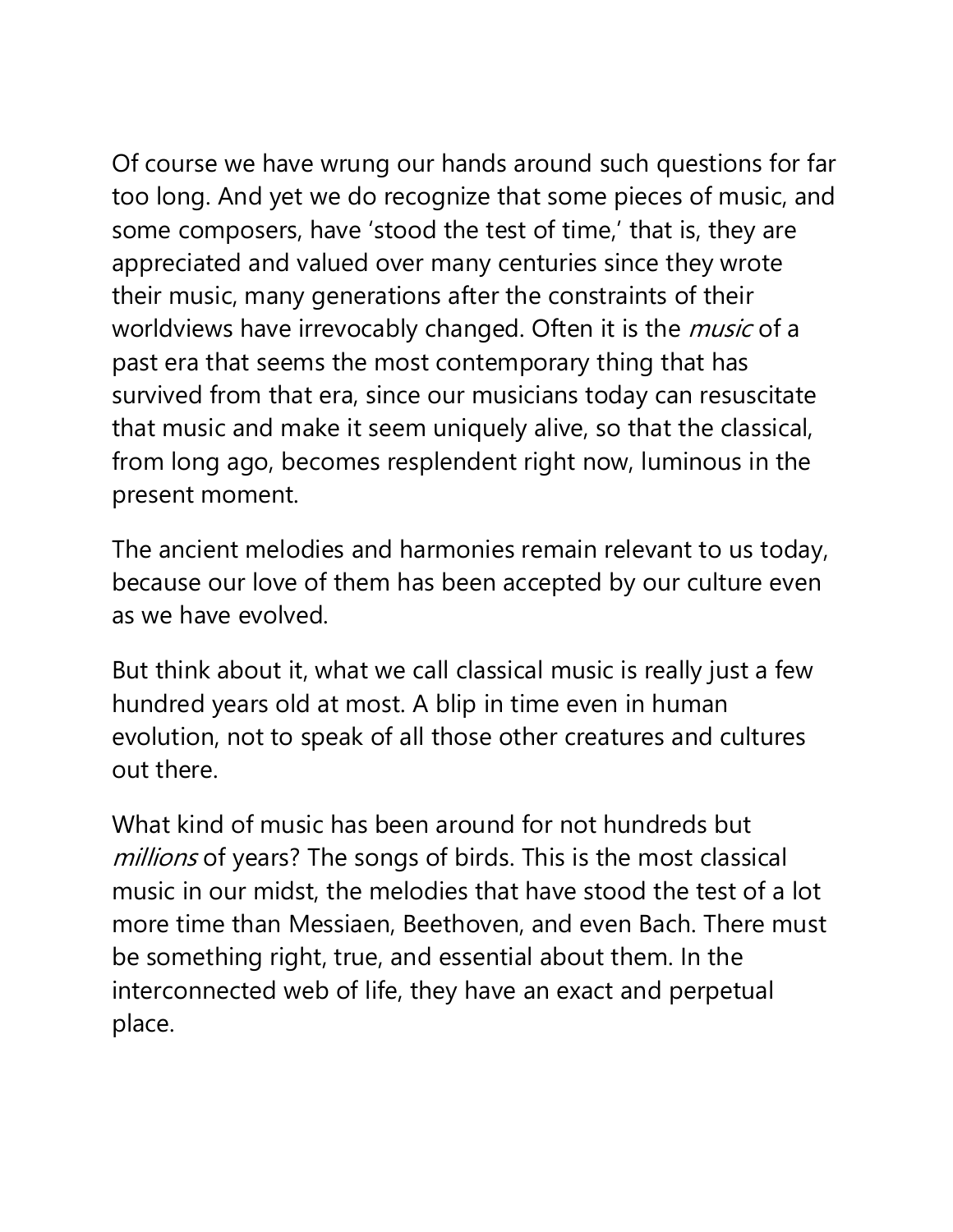Sure, birds have made such sounds for millions of years. But why connect them to music, why call these sounds 'songs' at all? There must be some reason for this, because most human languages call at least some sounds of birds 'songs,' to distinguish them from other sounds birds make known as 'calls.' The calls are sounds with very specific meanings, like "Feed me," "watch out," "hey, I'm over here," or "get lost." Songs, on the other hand, are most often produced by male birds, for two main reasons: to defend a territory, and more often, to attract a potential mate.

Is that all there is to it? Is that why birds sing? I suppose. But try it out on people. Why do we make music? To stand our ground and attract a mate? Sure, it might help. But no human musician or music fan should be happy with that answer.

Why does a chaffinch, say, do well enough with a song like this: [track 1, chaffinch song] while a nightingale needs a song like this: [track 2, nightingale] with hundreds of phrases sung across the street in the Tiergarten for hours throughout the night? If both songs have the same purpose or function, why are they so different?

Perhaps  $why$  birds sing is not as important a question as  $what$ birds sing.

The answer lies in aesthetics. Something that Charles Darwin already realized more than a century and a half ago. He listened to complex birdsongs like that of the nightingale or the blackbird, and looked at extravagant displays like the peacock's tail, and wrote in a letter to his colleague Asa Gray, "these things make me sick!" Why? Because the notion of survival of the fittest, the basic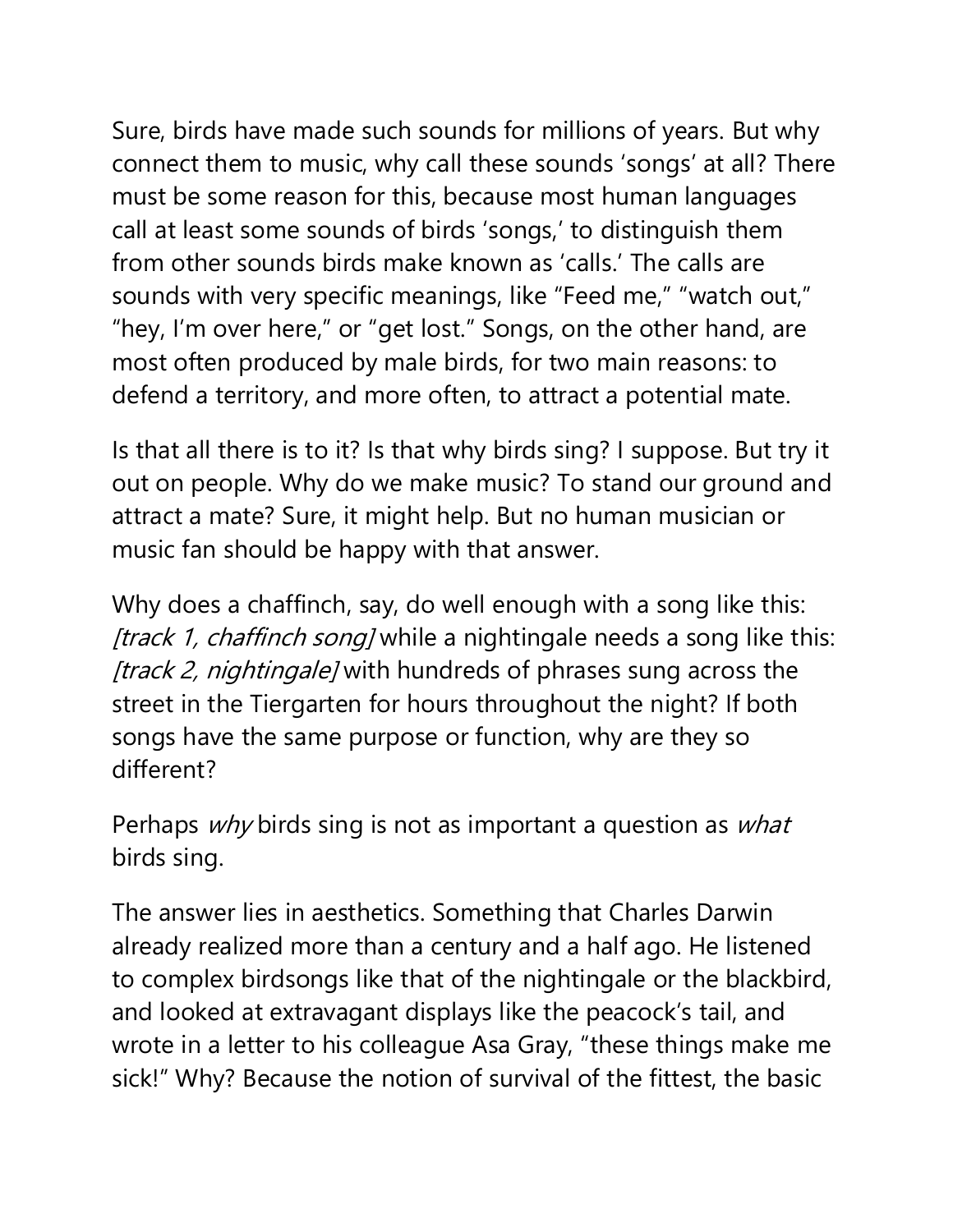tenet of natural selection, could not explain such excesses. There had to be another evolutionary force at work, something Darwin went on to name as 'sexual selection' or 'aesthetic selection.' Females who were taking in such behaviors, over time, sometimes preferred unusually elaborate and extensive dances, displays, and, most important for us, sounds. These sounds became stylized as the distinguishing characteristics as each species became defined. Along with appearance, behavior, and habitat, the music of each kind of bird is thus completely determined by the whims and preferences of the females who are the only ones who know the elusive aesthetics of the avian world.

A pretty sexist view of nature, for sure, and not without many nuances and deviations from the norm, but all this led Darwin to write, in *The Descent of Man*, that birds "have strong affections, acute perception, and a taste for the beautiful."

He continues: "That animals utter musical notes is familiar to everyone, as we may daily hear in the singing of birds." Darwin knew there was an elegance to these sounds that no amount of deciphering of the song as language could touch. He distinguished bird songs from other bird sounds because they have that "more subtle and more specific effect which we call musical expression . . . , the delight given by melody." Whereas a scream usually sounds like a scream, whatever animal is making it, a song is often more elaborate than it needs to be. Its beauty and identity lie in the details.

These details, however, are the part of the bird's music most often ignored by biologists. This is because they think aesthetics are more subjective than clearly defined biological functions. The rest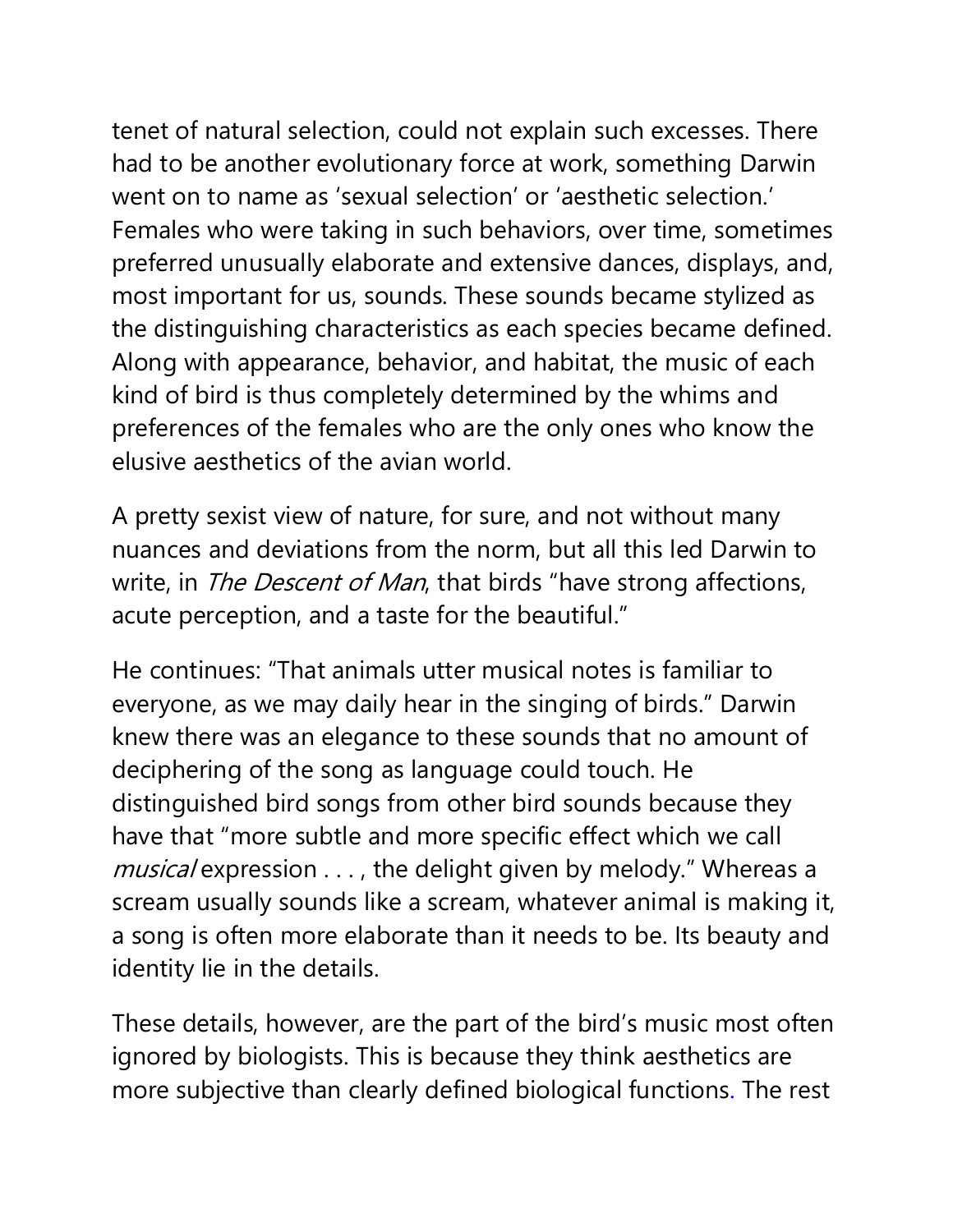of us, however, are happy to take in such music, and, as with most human music, we're able to love it without having to figure it out.

Analysis is not really necessary to appreciate music, whether this music comes from a person, or from a bird. What makes a particular sound musical? Those qualities that *separate* music from language. A musical 'utterance' has a beginning, middle, and end. A shape and a form. A performative sense contained in the phrasing, a quality of tone, and above all a defined emotion conveyed only by the whole, not by the separate parts.

If it's language, you hear the word, you get the message. If it's repeated too much we quickly get bored. Repeat it too much. Repeat it too much. Repeat it too much. You get the picture. You don't want to hear the words and the message again again again again.

But if it's *music*, a few repetitions can turn a song into an earworm. Once we start to love a song, we can't get enough of it. We want more more more more more more more of the same.

That's probably the closest we can come to feeling as a bird. To be able to love a song in the trees so much we want nothing more than to hear it resounding over and over again in our heads, deeply touching certain neurons inside our brains, precisely attuned to just the perfect song that is eternally right for us.

That's the kind of aesthetic sense evolved to perfection inside the minds of birds. Would that we humans could ever be so certain of any of our fleeting, restless, constantly changing music! Every week we're still looking for the next hit song to replace the old ones. We are a species whose urges are impossible to satisfy.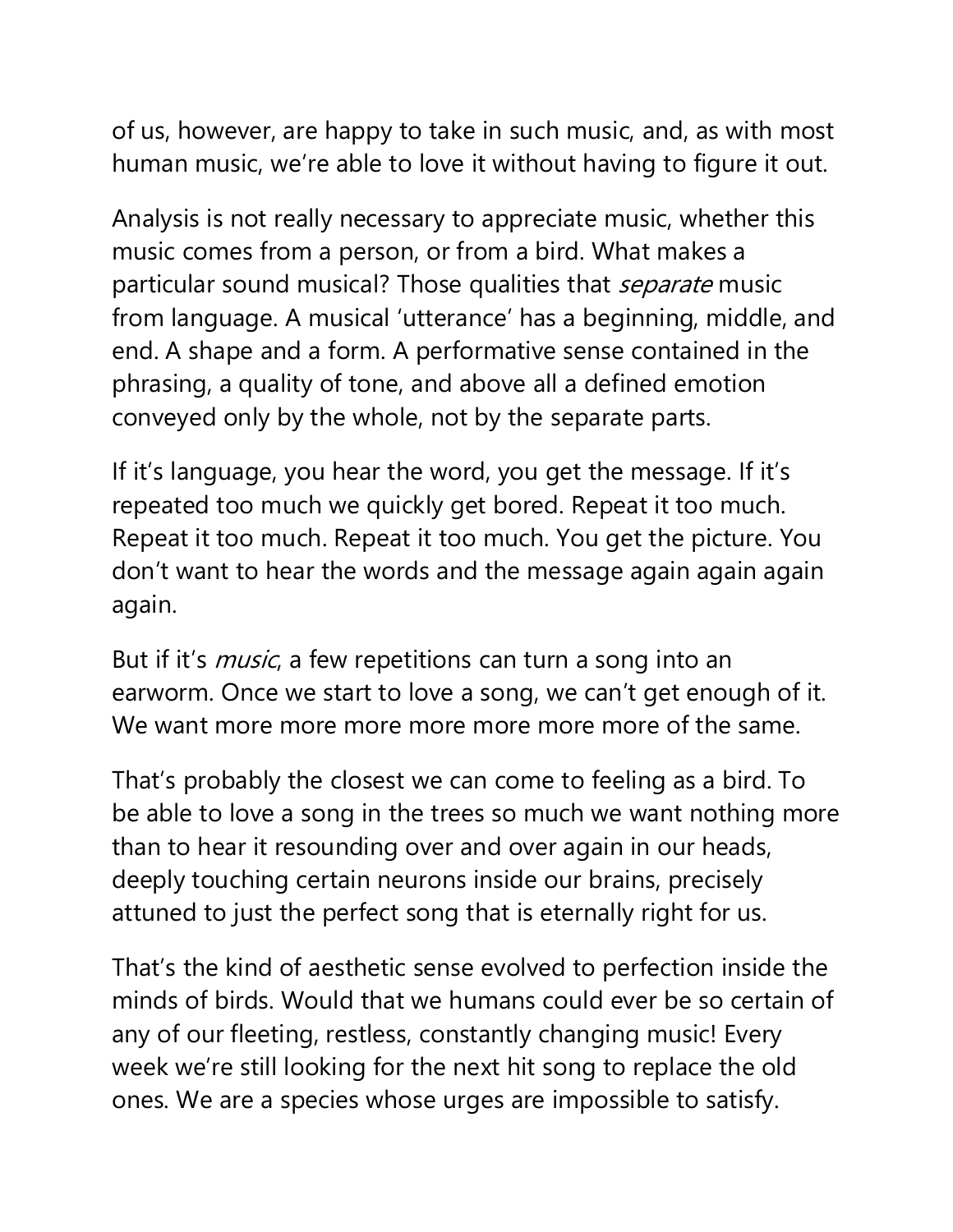That's why we've done with the planet what we have, and look at the result.

Birds have no such need. They know who they are, and what their best music is. That's why Olivier Messiaen called them "the opposite of time."

So it can't hurt to step back, adjust our ears, and listen to their music a bit more carefully than we usually do.

Here's the song of the veery, a common bird in the forest in America near where I live.

### [veery regular speed, track 3]

Listen what happens when you slow this song down, and bring down the pitch as well:

## [veery slowed, track 4]

Fabulous! It's like a jazz trumpet solo, with nuance, a cushion of air, even a sense of swing. Now is this how the female veery hears the song? Possibly. Some studies have shown that birds can hear five times faster than humans. At this speed, at this pitch, even we humans can easily catch the groove.

Now here is a related species of songbird, the hermit thrush. Looks almost exactly like the veery, and it's song is related, but this species has evolved the need for a much more varied tune:

[hermit thrush regular speed, track 5]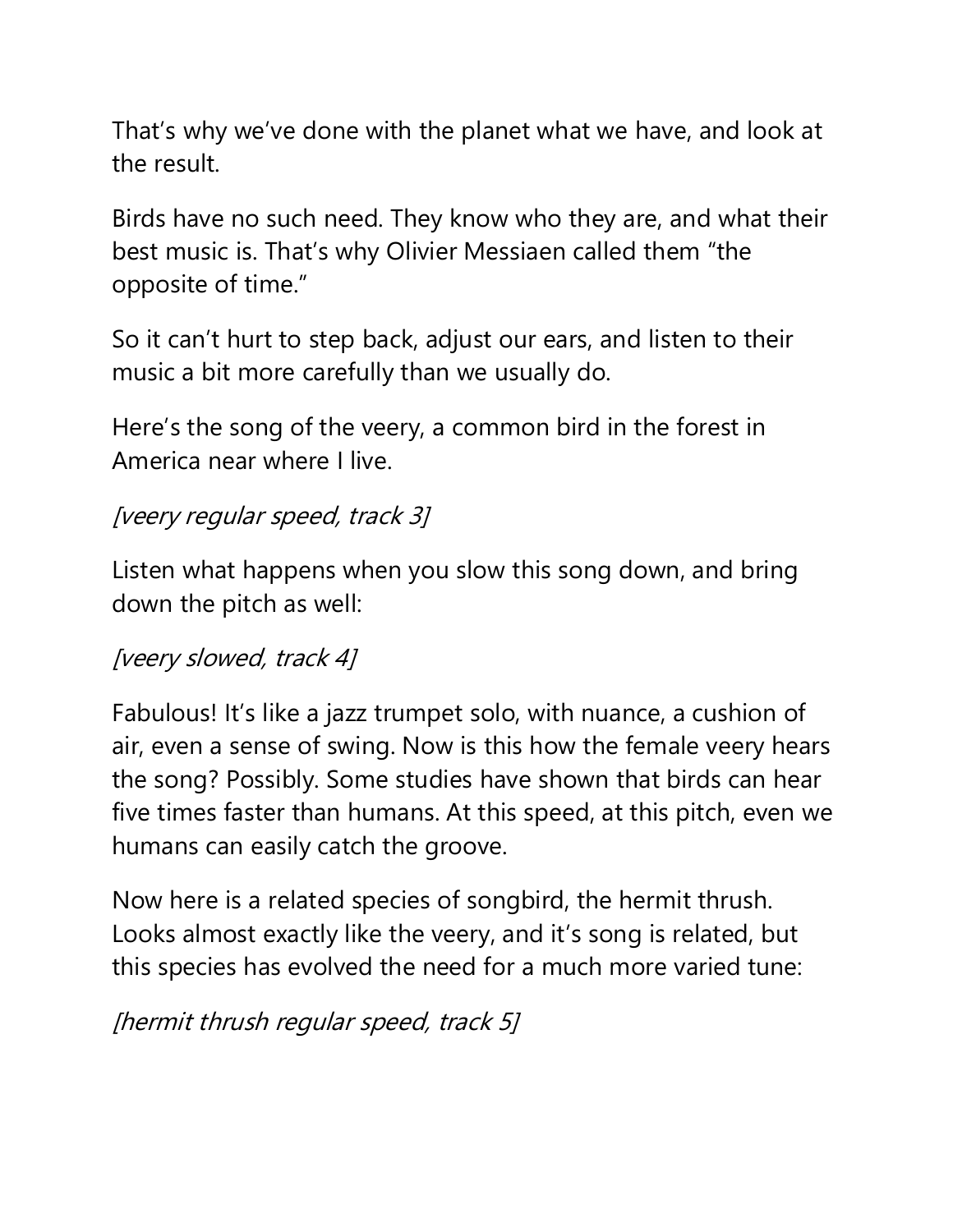Slow this one down and you start to hear its variety and gradation of pitch and tone:

[hermit thrush half speed, track 6]

At this speed, we start to hear the magic of this subtle and deep birdsong, about which poet Walt Whitman had this to say:

O liquid and free and tender! O wild and loose to my soul—O wondrous singer!

Each phrase starts on a different place on the musical scale. It's not exactly tuned to human major or minor, but has a logic and beauty all its own.

Slow it down even further, and I am given no choice but to play along with it:

# [hermit thrush slowed playalong, track 7]

[here Rothenberg picks up his clarinet and plays along with the recording of the slowed-down hermit thrush]

The music of the hermit thrush lies beyond human understanding, but when we join in, we may feel our way closer to its meaning.

Music is not a language, not even a universal one. It is something beyond language, a form of communication that reaches from our world into the more-than-human world. It can connect us to nature, help humanity fit into the world surrounding us instead of beckoning us to destroy everything in our path.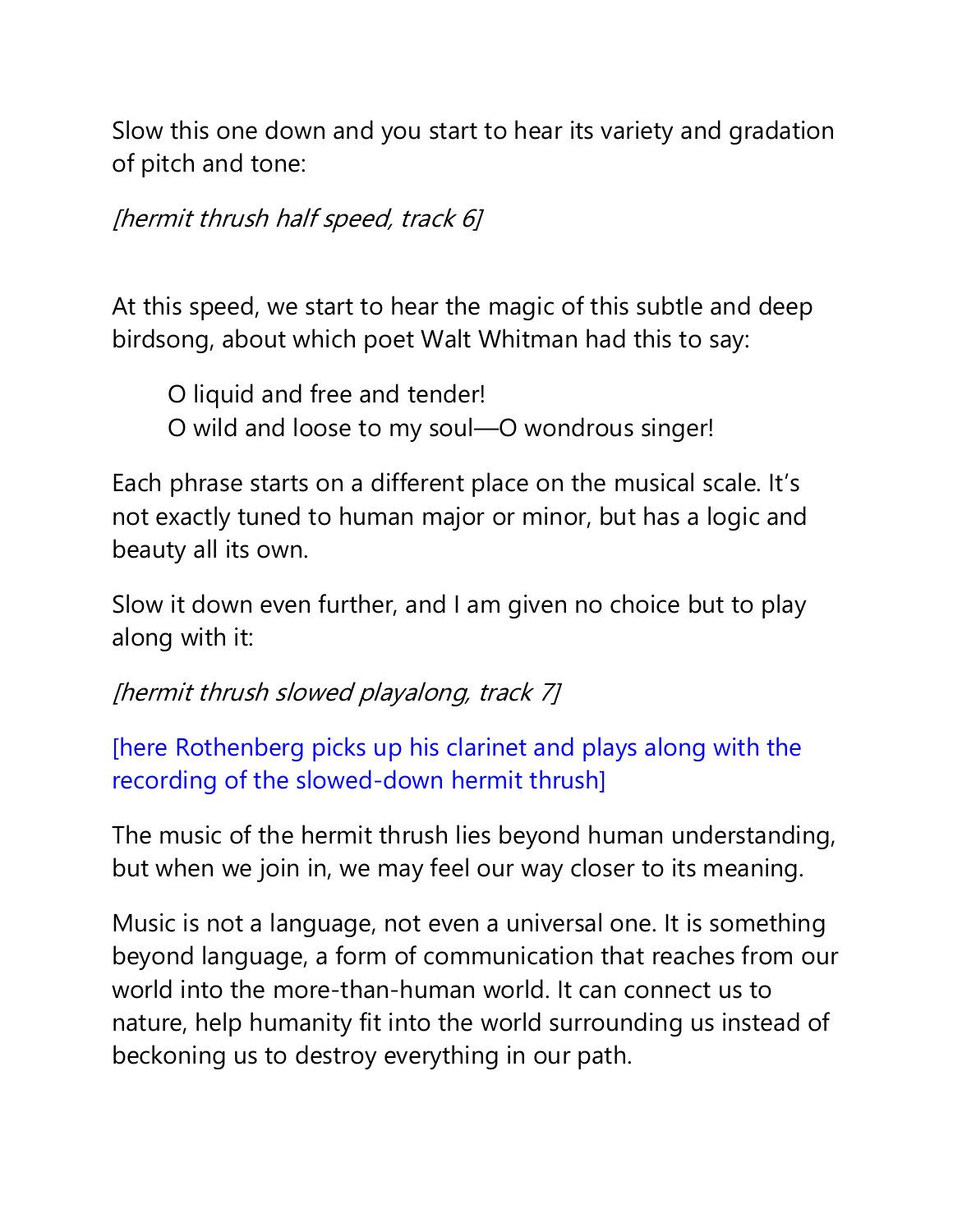Although scientists have tended to shy away from aesthetic questions when confronting birdsongs, this is starting to change. The great ornithologist Donald Kroodsma really tried to get inside the music of the hermit thrush, and he had this to say about it: "Could this be a general rule by which he sings, that he chooses the next song so that it is especially different from the one he just sang? Perhaps his performance is based on some rule of contrasts, such that not only are successive songs never the same, but they are especially different from each other."

Over the pandemic I tried to figure out the rules used in the songs of another virtuoso bird species, the northern mockingbird, working together with an American field biologist, Dave Gammon, and a German neuroscientist, Tina Roeske. Though this bird is famous for copying the songs of other birds, what we found is that the bird really composes his own songs out of the music of other species, following very specific aesthetic rules unique to his species alone.

# [a bit of mockingbird, track 8]

Moving from one phrase to the next, mockingbirds change pitch, change timbre, stretch, and squeeze the lengths of their phrases. They 'morph' one song into something just a little bit different than what came before, just like many human kinds of music do.

Perhaps musical aesthetics are not as unique to each species as we first thought. Our paper, "Mockingbird Morphing Music" is one of the first scientific writings to specifically articulate the musical rules of a songbird in clear and comprehensible human terms.